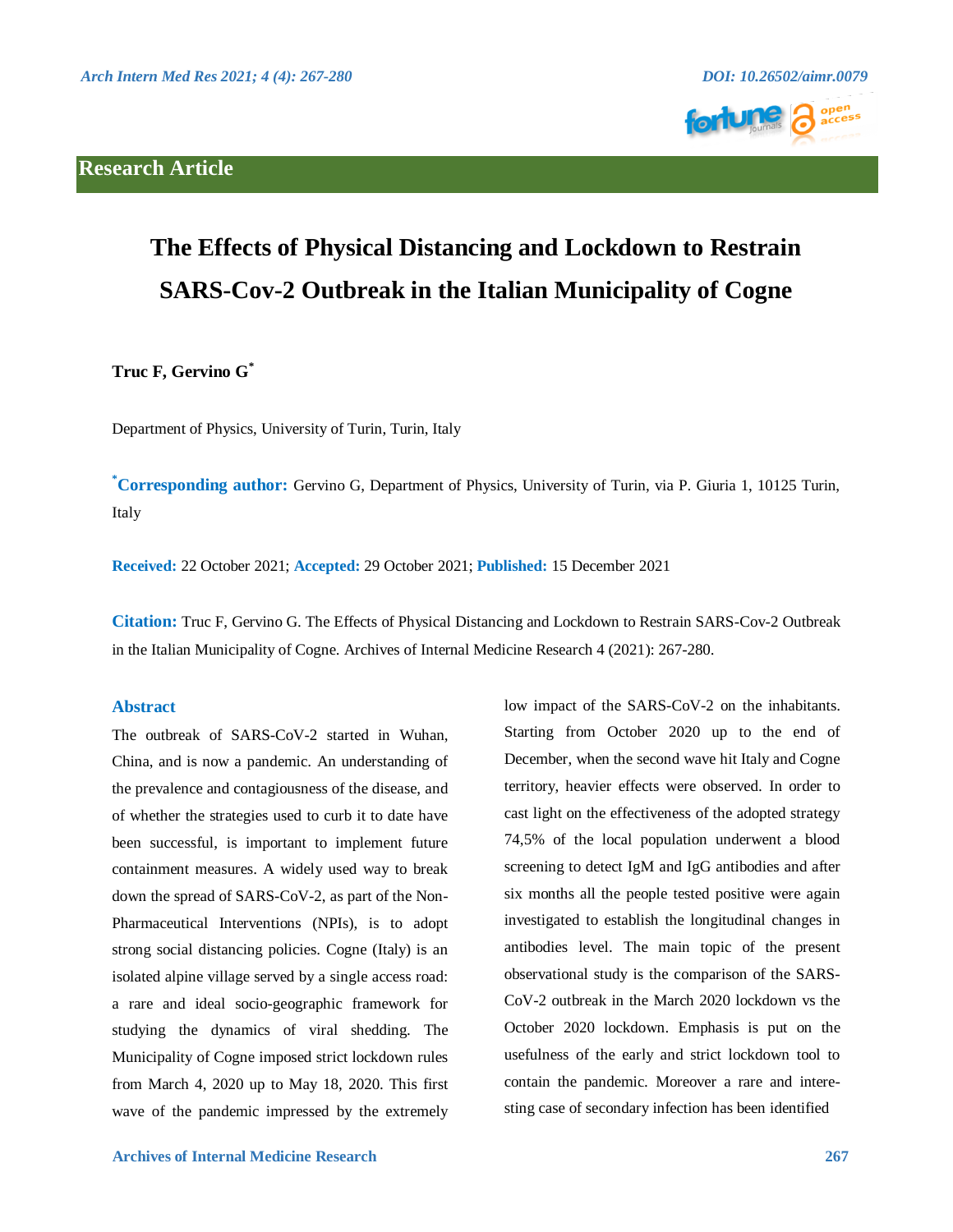and here reported.

#### **Keywords:** SARS-Cov-2

# **1. Introduction**

The ongoing coronavirus disease, designated COVID -19, is caused by the positive-strand RNA virus SARS-CoV-2 and emerged in the Chinese city of Wuhan at the end of 2019. The virus quickly spread to virtually every corner of the globe. Among European countries, Italy is the first and one of the hardest hit by the SARS-CoV-2 pandemic (with more than 2.700.000 confirmed cases and 90.000 deaths by February 15, 2021). In this paper we present and discuss the spread of the pandemic and the adopted strategies to contain it in the Municipality of Cogne, a renowned national and international Italian tourist destination for skiing and excursions, located in the Aosta Valley at 1544 meters of altitude with 1369 inhabitants and an urban density of 1080 persons per km<sup>2</sup>. Cogne is at the top of a lateral valley it gave its name to, at the bottom of the Gran Paradiso massif (North-West of Italian Alps): a "cul de sac" with a single access route, a unique situation to study the effects of the pandemic. On the weekend February 28-29, 2020, a super-spreading event happened: the massive influx of more than 2000 skiers in Cogne. It was followed on March 4, 2020 by the shutdown of the Municipality established by the local authority, few days before the national lockdown set on March 9, to prevent and limit the spread of the epidemic on all Italian territory. Strong social distancing policies included border-control, closures of schools, shops, hotels, restaurants and services excluded essential businesses, but despite these strict non-pharmaceutical interventions (NPIs) few days later, on March 13, the first confirmed SARS-CoV-2 symptomatic

infection occurred among Cogne residents. On May 25, 2020 the total number of inhabitants diagnosed SARS-CoV-2 positive, since March 4, resulted surprisingly low compared to the general AostaValley situation [1]: five only. In a strangely similar way during the Great Influenza Pandemic of 1918 (unfairly known as the Spanish Flu) when the mortality rate for the H1N1 virus in Italy was on average 2,8%, Cogne, 1440 inhabitants on 1918-19, counted only three deaths attributable to Spanish flu epidemic [2]. On 4 and 5 June 2020 Cogne's Municipality, impressed by the extremely low impact of the SARS- CoV-2 on the inhabitants, launched and funded a population-based serological assay with the following purposes:

- To quantify the seropositivity, detected via the determination of SARS-CoV-2 antibodies, in residents,
- To assess the changes in antibodies levels within 6 months after the first sample collection,
- To study the spread of the virus and the transmission dynamics through the whole territory of Cogne's Municipality.

A population-based assay, unlike the epidemiological monitoring of ascertained COVID-19 cases, is a survey that is carried out to a representative population sample. Whether that target population is a country, a state or some other group (Cogne population in this case), the population depicted by the sample should be representative of the whole group to which the researcher aims to extend his investigation. 74.5% of the Cogne population were enrolled in the present study (a very high percentage indeed), all people under 14 years old were excluded and the age and sex distribution of the sample strictly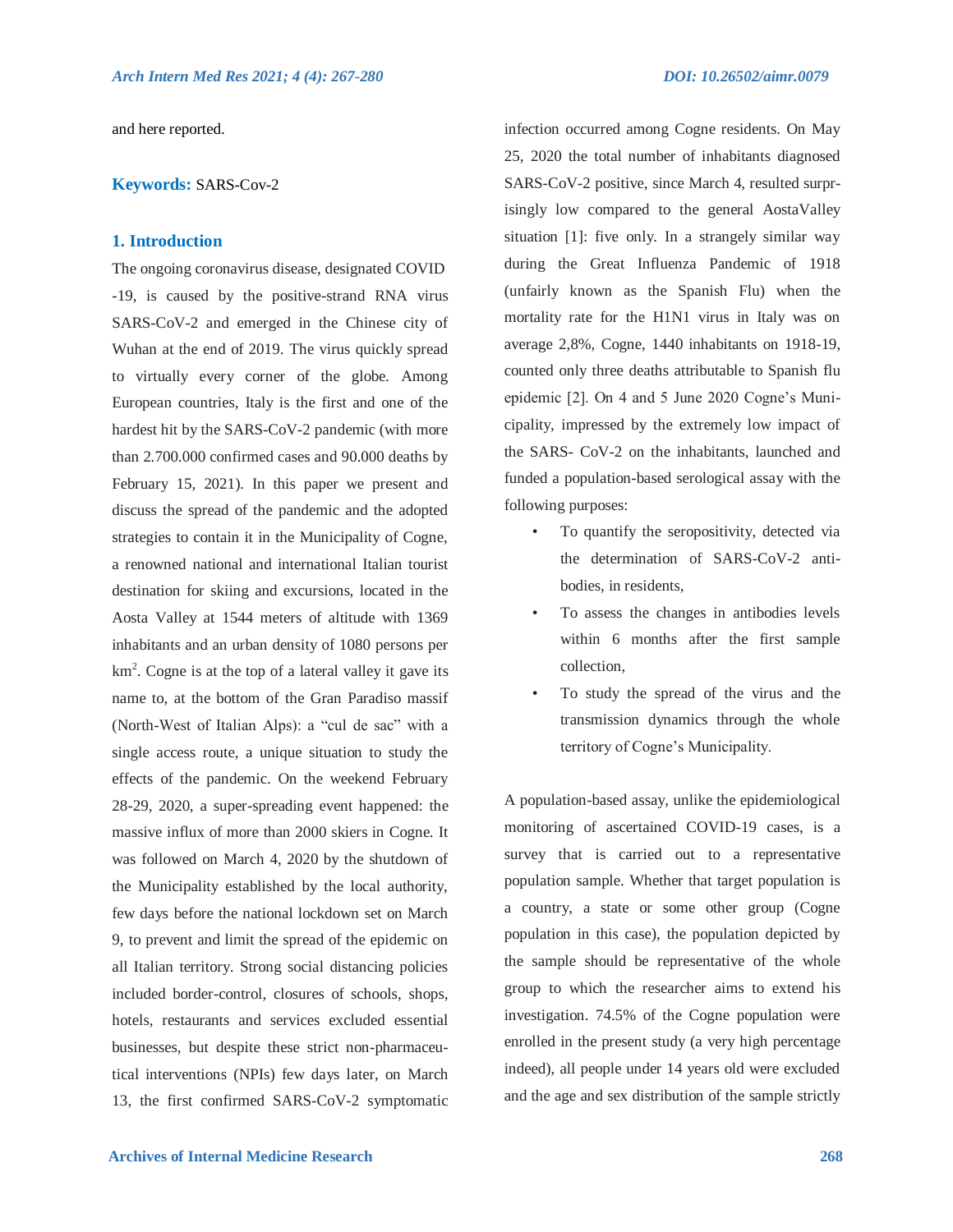reflects the entire Cogne population as shown in (Table 1). Here we describe and summarize the findings of the above study, conducted between March and December 2020, with the aim of exploring the landscape of an isolate population immunity and its susceptibility to the SARS-CoV-2.

| Age composition  |                                             |               |                                      |               |  |
|------------------|---------------------------------------------|---------------|--------------------------------------|---------------|--|
|                  | Participants in the 4/5 june<br>immunoassay | $\frac{0}{0}$ | Cogne's eligible study<br>population | $\frac{0}{0}$ |  |
| <b>OVERALL</b>   | 857                                         | 74.50%        | 1149                                 | 100%          |  |
| <b>SEX</b>       |                                             |               |                                      |               |  |
| male             | 393                                         | 45.80%        | 538                                  | 46.80%        |  |
| female           | 464                                         | 54.10%        | 611                                  | 53.20%        |  |
| <b>AGE-YEARS</b> |                                             |               |                                      |               |  |
| 14-24            | 130                                         | 15.10%        | 156                                  | 13,6%         |  |
| 25-49            | 261                                         | 30.40%        | 379                                  | 32.90%        |  |
| 50-75            | 357                                         | 41.60%        | 463                                  | 40.30%        |  |
| $>= 76$          | 109                                         | 12.70%        | 151                                  | 13.10%        |  |

**Table 1:** In the first column the composition of the June 4-5 immunoassay sample is shown by sex and age bin: notice the very good percentage agreement with the composition of Cogne eligible resident population (the last column). Children under 14 years old and Cogne's residents actually domiciled in other places are excluded from the present study.

#### **2. Methods**

### **2.1 Sample collection**

Cogne's residents, on 4 and 5 June 2020 were invited by the municipal authority to donate a blood sample for subsequent laboratory test to detect antibodies against SARS-CoV-2. At three designed sampling points blood samples from 857 study participants were collected, corresponding to 74,5% of the eligible (1149) study population, i.e. people living in Cogne down town and spending there a considerable fraction of their time. Children under 14 years old were excluded from the survey. Blood samples were labelled, stored refrigerated and delivered to the Alliance Medical - Istituto Salus laboratory in Genova, for the analysis, at the end of each of the mentioned two days. On December 15, 2020 (second timepoint) Cogne's Municipality invited people tested positive for IgM and/or IgG [3, 4] to the second blood test, to assess the longitudinal changes in antibodies level within 6 months after the first sample collection. For each participant information on sex, age and home address were collected. All study participants provided written informed consent. The study was approved by the Ethics Committee of Aosta Valley (I). All experimental and sensible data treatment were performed in agreement with the relevant guidelines and regulations issued by the International Committee of Medical Journal Editors (ICMJE Recommendations).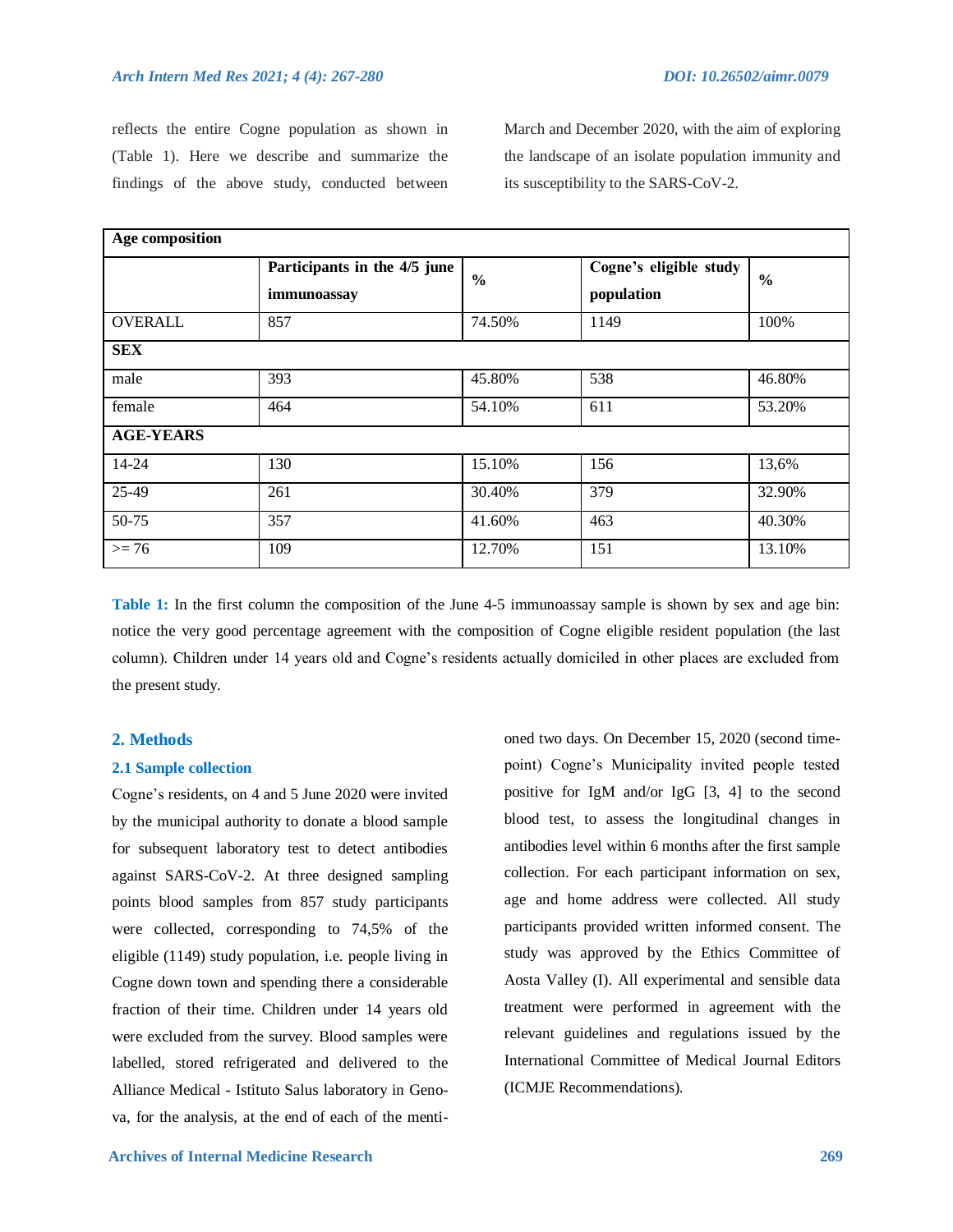#### **2.2 Antibody measurement**

The serological test was a chemiluminescent microparticle immunoassay (YHLO iFlash; Pantec s.r.l.) for quantitative detection of IgG (C86095G) and IgM (C86095M) against SARS-CoV-2 Nucleoprotein (N) and Spike glycoprotein (S) [5]. The manufacturer supplied thresholds for positivity and reported the following data: sensitivity (IgG) 97.3%, sensitivity (IgM ) 86.1%, specificity (IgG) 96.3%, specificity (IgM) 99.2%.

#### **2.3 Nasopharyngeal swabs**

Testing by quantitative polymerase-chain-reaction (qPCR) [6] has become widespread in Italy with the purpose of suppressing outbreaks and controlling the transmission and viral spread and more than 33.000.000 qPCR tests were done up to February 15, 2021 on all the Italian territory. Since the beginning of the pandemic Cogne's inhabitants too went repeatedly under to nasopharyngeal swab tests for the detection of SARS-CoV-2 by the Prevention Department of the Regional Health Service. After a starting period of double testing at the Italian National Institute of Health, the Regional Reference Laboratory (Laboratorio di Analisi dell'Azienda U.S.L. della Valle d'Aosta) received accreditation as Reference Laboratory of Covid-19 testing.

#### **2.4 Funding sources**

The project was budgeted under the contract COGNE-COVID by the Municipality of Cogne. The funder granted access at acquisition of the results of serological tests and nasopharyngeal swabs carried out in Cogne between March and December 2020, but played no part in the design, data analysis and writing. The two authors are responsible for the decision to submit for publication.

#### **3. Results**

#### **3.1 First wave**

Between March 4 and June 4, 2020 in the municipality of Cogne were collected 107 nasopharyngeal swabs and identified 5 positive cases. All the people (4 men, 1 female) tested positive resulted symptomatic (We adopt the following definition of Covid-19 symptomatic i.e. a person who reports fever above 37°C and/or at least two of the following symptoms: headache, conjunctivitis, anosmia and/or ageusia, sore throat, diarrhea, asthenia, shortness of breath, muscle and/or joint pain). The 5 patients, confirmed symptomatic by treating physicians, were diagnosed qPCR-positive at the following dates: March 13, 14, 15, 17, 22, 2020. Nobody required hospitalization. No other symptomatic and/or qPCR positive cases were identified until June 4, 2020, the start date of the serological test and, this was the situation up to October 2020.

All symptomatic cases were found to belong to a single flare-up developed in Municipal House, where the few essential businesses excluded by the lockdown were centered. On June 4-5, 2020 SARS-CoV-2 antibodies (IgM, IgG) of up to 857 residents (74.5% of eligible individuals) were measured, via serological immunoassay, all the 5 people positive to nasopharyngeal swabs underwent to serological test as well. The serological test identified 29 people IgG positive and, among them, 4 IgM positive (see Table 2). On this first survey the seroprevalence was 3,38% and this is the incidence of the infected persons. Between those proved infected the asymptomatic cases were 82,8%. It is worth to notice that between the proved infected 4 out of 29 (13.8%) showed the presence of both antibodies (IgM and IgG). All symptomatic people resulted positive to both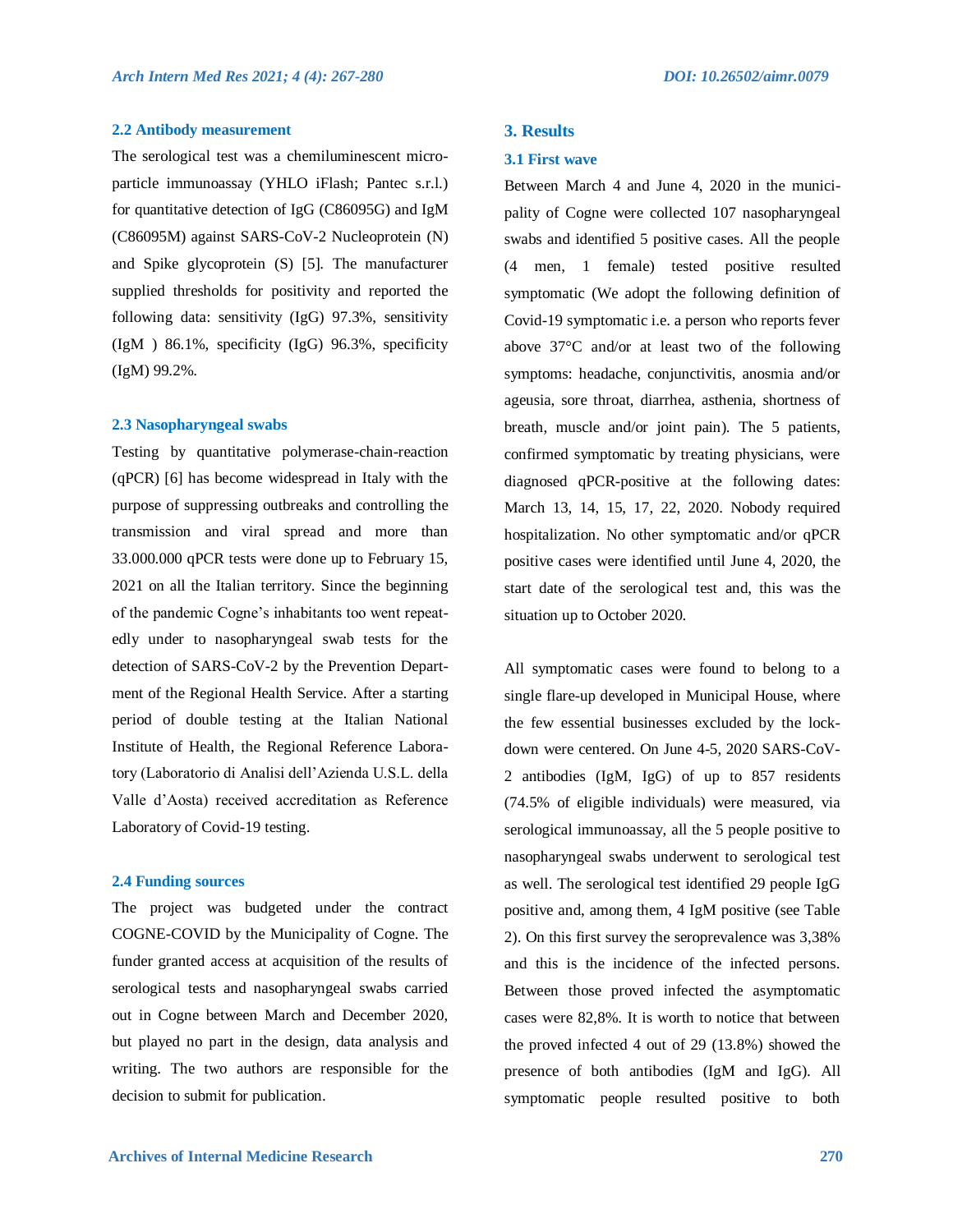nasopharyngeal swabs and IgG antibodies and negative to IgM antibodies. The remaining 24 people IgG positive (4 of them also IgM positive) were totally asymptomatic.

In Table 2 the results of the screening of June 2020 are shown. Incidence of the illness is equivalent between females and males and all symptomatic people are concentrated in the age interval between 50 and 74 years of age.

#### **3.2 Second wave**

Europe, after a decline in detected infection cases in summer 2020, faced with the emergence of the Covid-19 second wave. At the end of September the number of people infected in Italy raised once again. Basically the reasons for such upsurge are to be found in the suppression of social distance rules during the summer and, when the second pandemic wave was apparent at the end of September and a second partial lockdown was adopted at the beginning of October, it had less stringent rules: the schools were kept open as well as the hotels; shops and restaurants had to respect only a limitation on the opening time and on the maximum number of people that could be together indoor (in the first lockdown these activities were kept all closed for three months), the number of services excluded because considered essential were extended. In Italy, following the rise of infection curve, which on October 7, 2020 reached more than 3000 infections in a day, Italian Government, between October 8 and November 5, issued new increasingly restrictive containment measures extended to the whole territory.

In the second wave of infections, the Municipality of Cogne followed the Italian Government rules to limit the spread of the epidemic, but this time without any early lockdown as it happened at the onset of the first wave. A second serological survey, to establish the longitudinal changes in antibodies level during a period of six months, was carried out on December 15 2020 just on the 29 individuals tested positives at the first serological test (see Table 3). Between June and December 15, 2020 the seroprevalence among the 29 participants who presented antibodies at the first test has been reduced to 11 individuals. The antibodies persistence above the positive threshold (established by the chemiluminescent immunoassay) at 6 months from the first assay resulted around 40% of the tested population. We were able to establish for sure the dates of SARS- CoV-2 infections, certified by positive swabs, only for the 5 positives symptomatic cases. We have not highlighted correlation between presence and severity of symptoms and antibodies persistence. From the results reported in Table 3 we could notice that 2 people (two males) out of the 5 proved symptomatic on March, 2020, were still positive on December 15 at the second serological survey. In particular of these two cases the one which proved positive to both IgM and IgG at December survey (see Table 3) will be the topic of the next paragraph. From October 1 to December 15, 2020, were carried out on Cogne residents 87 nasophar-yngeal swabs and found 43 SARS-CoV-2 positive (prevalence 49%) with 35 symptomatic infections and 7 deaths (see Table 4).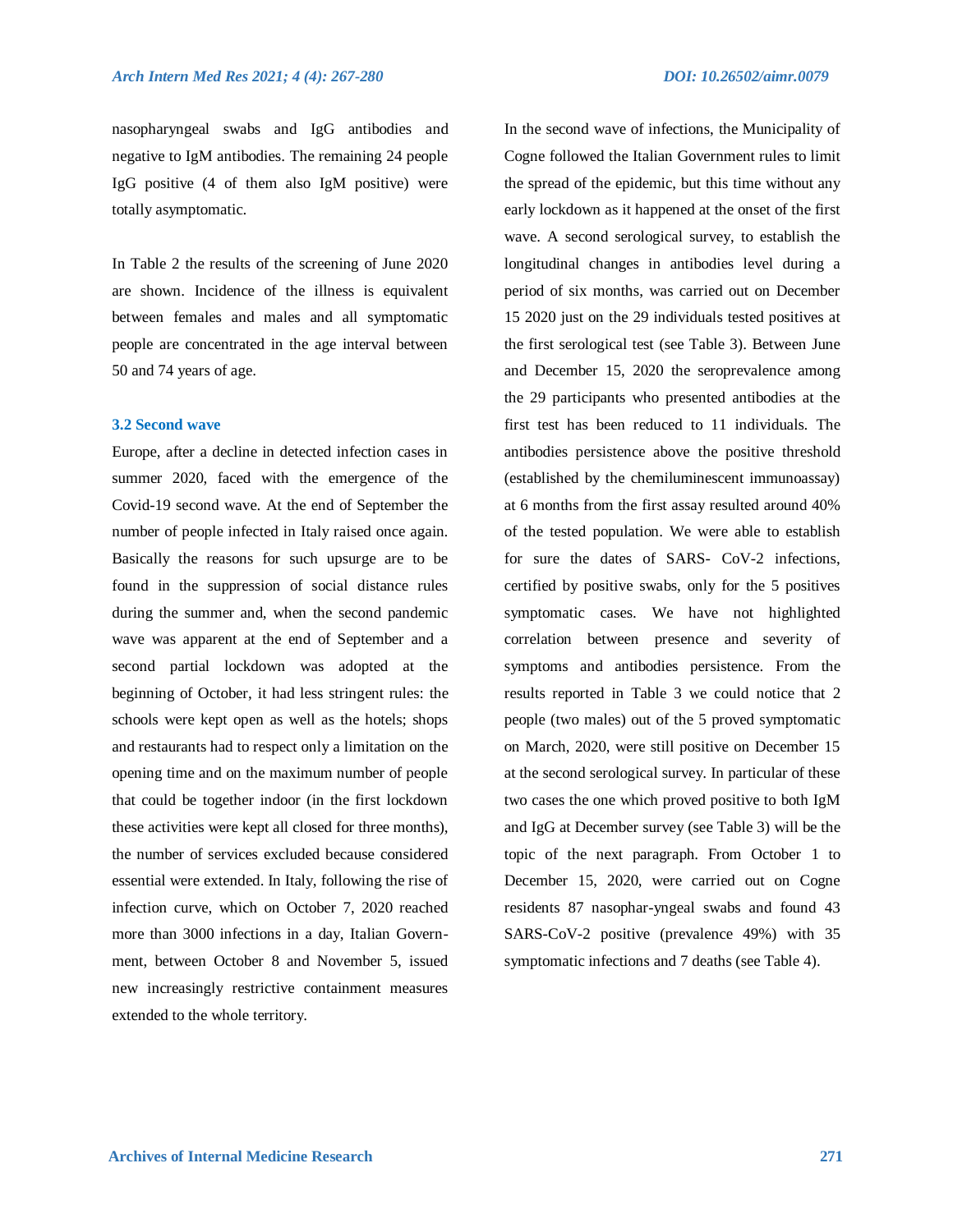| Immunoassay 4/5 June 2020 |                     |                    |                    |                        |  |
|---------------------------|---------------------|--------------------|--------------------|------------------------|--|
|                           | <b>Number</b><br>of |                    |                    |                        |  |
|                           | participants        | Seroprevalence IgG | Seroprevalence IgM | Symptomatic            |  |
| <b>OVERALL</b>            | 857                 | 29                 | $4 ( IgG+)$        | $5$ (qPCR+) (IgM-IgG+) |  |
| <b>SEX</b>                |                     |                    |                    |                        |  |
| male                      | 393                 | 13                 | 3                  | 3                      |  |
| female                    | 464                 | 16                 | 1                  | $\overline{2}$         |  |
| <b>AGE-YEARS</b>          |                     |                    |                    |                        |  |
| 14-24                     | 130                 | 2                  |                    |                        |  |
| 25-49                     | 261                 | 12                 | 1                  |                        |  |
| 50-75                     | 357                 | 11                 | $\overline{2}$     | 5                      |  |
| $>= 76$                   | 109                 | 4                  | 1                  |                        |  |

**Table 2:** Results of the antibodies survey: in the second column the number of people resulted positive to IgG  $(IgG+)$  antibody (29), in the third column the people positive to IgM antibody (IgM+), only 4 people show the presence of both antibodies (IgG+ and IgM+, third column), all IgM+ are also IgG+. In the last column are shown people considered symptomatic according to the conditions described in the text: all were qPRC+ (that stands for qPRC positive), IgG+ and IgM – (IgM-stands for IgM-negative).

| Immunoassay 15 december 2020 |                               |                                                                   |                    |  |
|------------------------------|-------------------------------|-------------------------------------------------------------------|--------------------|--|
|                              | <b>Number of participants</b> | Seroprevalence IgG                                                | Seroprevalence IgM |  |
| <b>OVERALL</b>               | 29                            | 11                                                                | $1 (IgG+)$         |  |
| <b>SEX</b>                   |                               |                                                                   |                    |  |
| male                         | 15                            | 9                                                                 |                    |  |
| female                       | 14                            | $\overline{2}$                                                    |                    |  |
| <b>AGE-YEARS</b>             |                               |                                                                   |                    |  |
| 14-24                        | 1                             | $\overline{4}$                                                    |                    |  |
| 25-49                        | 7                             | 5                                                                 |                    |  |
| 50-75                        | 15                            | $(2 \text{ male among the } 5 \text{ qPCR} + \text{symptomatic})$ | $\overline{1}$     |  |
| $>= 76$                      | 6                             | $\overline{2}$                                                    |                    |  |

**Table 3:** Results of December 15, 2020, immunoassay survey. Only the people positive to June 4-5 survey were tested again. The unique case of IgM+ (the patient reinfected) was also IgG+, 10 IgG+ out of 11 are IgM- (negative). Among the 5 people ascertained symptomatic (qPCR+ and IgG+ to the first assay), only 2 (males, one of whom is the reinfected patient) have retained IgG+ in this survey.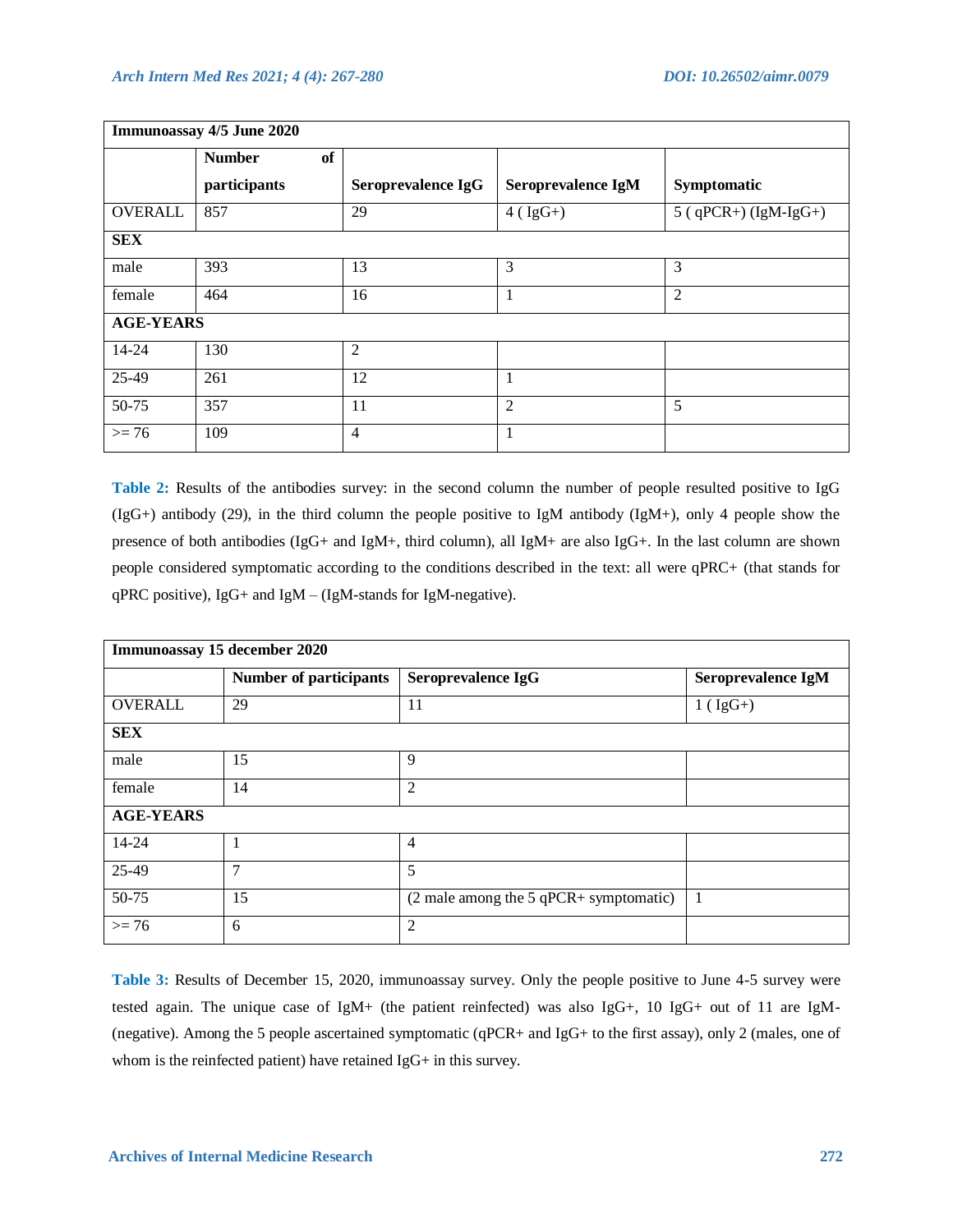| Nasopharyngeal swabs from 1 October to 15 December 2020 |                               |                 |                |                          |  |
|---------------------------------------------------------|-------------------------------|-----------------|----------------|--------------------------|--|
|                                                         | <b>Number of participants</b> | <b>Positive</b> | Symptomatic    | <b>Died</b>              |  |
| <b>OVERALL</b>                                          | 87                            | 43              | 35             | 7                        |  |
| <b>SEX</b>                                              |                               |                 |                |                          |  |
| male                                                    | 44                            | 22              | 18             | $\overline{4}$           |  |
| female                                                  | 43                            | 21              | 17             | 3                        |  |
| <b>AGE-YEARS</b>                                        |                               |                 |                |                          |  |
| $0 - 24$                                                | 22                            | 5               | 1              |                          |  |
| 25-49                                                   | 17                            | 6               | $\overline{4}$ | $\overline{\phantom{0}}$ |  |
| $50-75$                                                 | 35                            | 20              | 18             | $\overline{\phantom{0}}$ |  |
| $>= 76$                                                 | 13                            | 12              | 12             | 7                        |  |

**Table 4:** Results of the nasopharyngeal swabs taken from October 1 up to December 15, 2020. There is a clear increase of positive people, symptomatic people and deaths compared to the first pandemic wave.

#### **3.3 A case of secondary infection**

Among the 11 individuals tested positives to the second assay (see Table 3), we identified a case of reinfection. A 73-year-old male with a past medical story of cancer, on March 16, 2020 developed flulike symptoms and was confirmed as SARS-CoV-2 positive case by qPCR on March 22. He did not require hospitalization and he has been successfully treated at home with dexamethasone 4 mg/d for 3 days. He experienced resolution of symptomatology in 4 days. On June 4, this patient, 80 days after the onset of symptoms, submitted to the serological assay by chemiluminescence organized by the Municipality, tested positive to SARS-CoV-2 with the following values:  $IgG = 34,19$  AU/ml,  $IgM = 3,70$ AU/ml ( negative< 10). On 25 October he received pneumococcal and influence vaccine. On November 1st he had a close contact, within his own family, with a female presenting flu-like symptoms, confirmed then SARS-CoV-2 positive by qPCR and on November 4, he developed complete ageusia, anosmia and flu-like symptoms. On November 5, he resulted positive to the nasopharyngeal swab and the 12-th day of worsening symptoms on November 16 he sought emergency care where chest X ray revealed a pattern of acute viral pneumonia typical of COVID-19. The pulmonary changes disappeared on the 13-th day after the hospitalization and the patient was released from the hospital (data from the hospital medical record were obtained with the written permission of the patient). On December 15, he repeated the Cogne's Covid-19 serological survey, since positive to the first test of June 4, with the following result :

 $IgG = 4000$  AU/ ml, IgM= 19 AU/ml (negative < 10).

# **4. Discussion**

The current study attempts to assess the impact of the Sars -CoV-2 infection on the geographic, and arguably genetic isolated (as attested by the low number of different surnames compared with the number of families [7]) population of the Municipality of Cogne. The assay was performed during the course (March-December 2020) of the first and the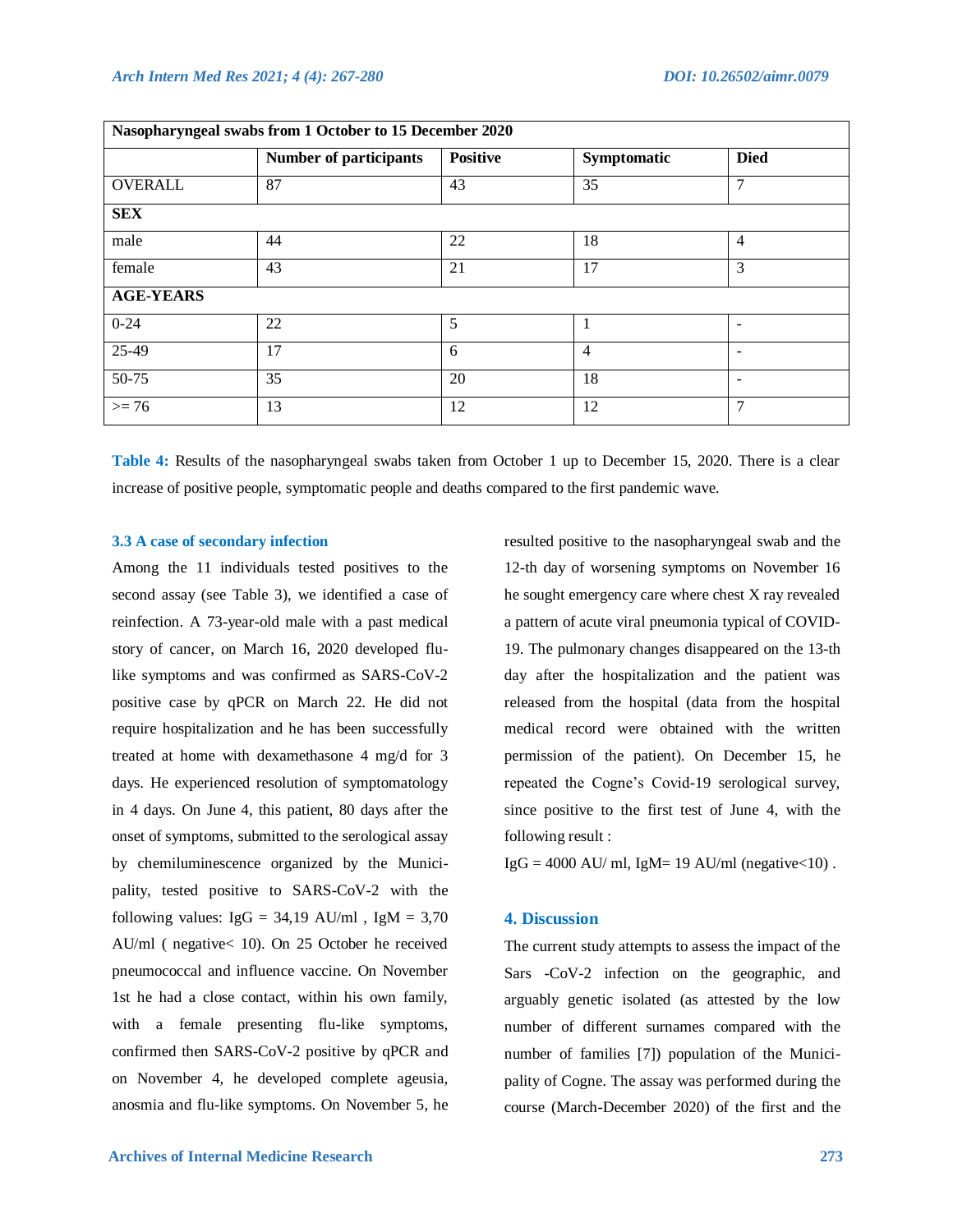second wave of SARS- CoV-2 infection in Italy. The spread of an infectious disease in a population is sustained by the transmissibility of the pathogen responsible for the infection and by the random contacts between individuals. The rate of spread is represented by the basic reproductive coefficient R0 that is determined by a combination of virus properties and contacts rate.

As a general rule the impact of an infectious disease on a susceptible population is determined not only by the mobility patterns, but also by the structural, social and geographic features of the population and in the absence of pharmacological safeguards against the outbreaks of epidemics can be reduced essentially by measures, community-transmission control. The conditions of relatively geographic isolation of the Municipality of Cogne, as well as very similar circumstances sometimes experienced in confined spaces of cruise ships (e.g. the Diamond Princess cruise ship [8]), provide the uncommon chance to study the spreading of infectious diseases within a community assumed to be fairly homogeneously mixed (any contact between individuals in a population occurs randomly and with equal probability) and restricted in a narrow and bounded area where it is easy to keep track of the infection dynamics.

As formerly suggested [9] the contact rate is dependent on population density: the contact rate tends to increase with density but rapidly saturates at higher densities. Compared to approximately 24000 people per  $Km<sup>2</sup>$  on the Diamond Princess cruise ship and to 6000 people per  $Km<sup>2</sup>$  in urban Wuhan, the urban density of Cogne's population is 1080 people per  $Km^2$ . On March 4, 2020 the closure, by police control, of the only access route to Cogne (excluded

essential business), has given the opportunity to prevent the introduction in Cogne of further infected cases from outside. Taken into account that the first symptomatic patient in Cogne dates to 13 March 2020, and given that the latency time of infection is 7/10 days, presumably the virus has entered the country around the first week of March just when the lockdown of the municipality started. This coincidence has supplied the rare chance to highlight the spread of an infection in an urban tissue, ruling out the contributions to the diffusion of the virus sustained by continuous new sources of infection coming from outside. The result of the countrywide lockdown, achieved through NPIs including bordercontrol measures, community- transmission control measures, and isolation of cases and their contacts, was striking: during the first wave Cogne counts 5 symptomatic patients only, all belonging to a single outbreak developed in the Municipal House and all included in the very narrow time window 13-22 March 2020. No one was hospitalized and no one died.

On August 3, 2020, the Italian National Institute Of Statistics (ISTAT), presented preliminary data of a serological test done on a sample supposed to represent the entire Italian population with the aim to evaluate the percentage of individuals that had developed antibodies against SARS-CoV-2. The percentage of seroprevalence obtained for Aosta Valley (region to which the Municipality of Cogne belongs) was 4% and the percentage obtained for the close region of Lombardia was 7.5% versus the percentage of 3.38% found in Cogne at the time of the first survey. The ISTAT and Cogne surveys were carried out at the same time (June 2020) [1]. During the second pandemic wave it was not observed the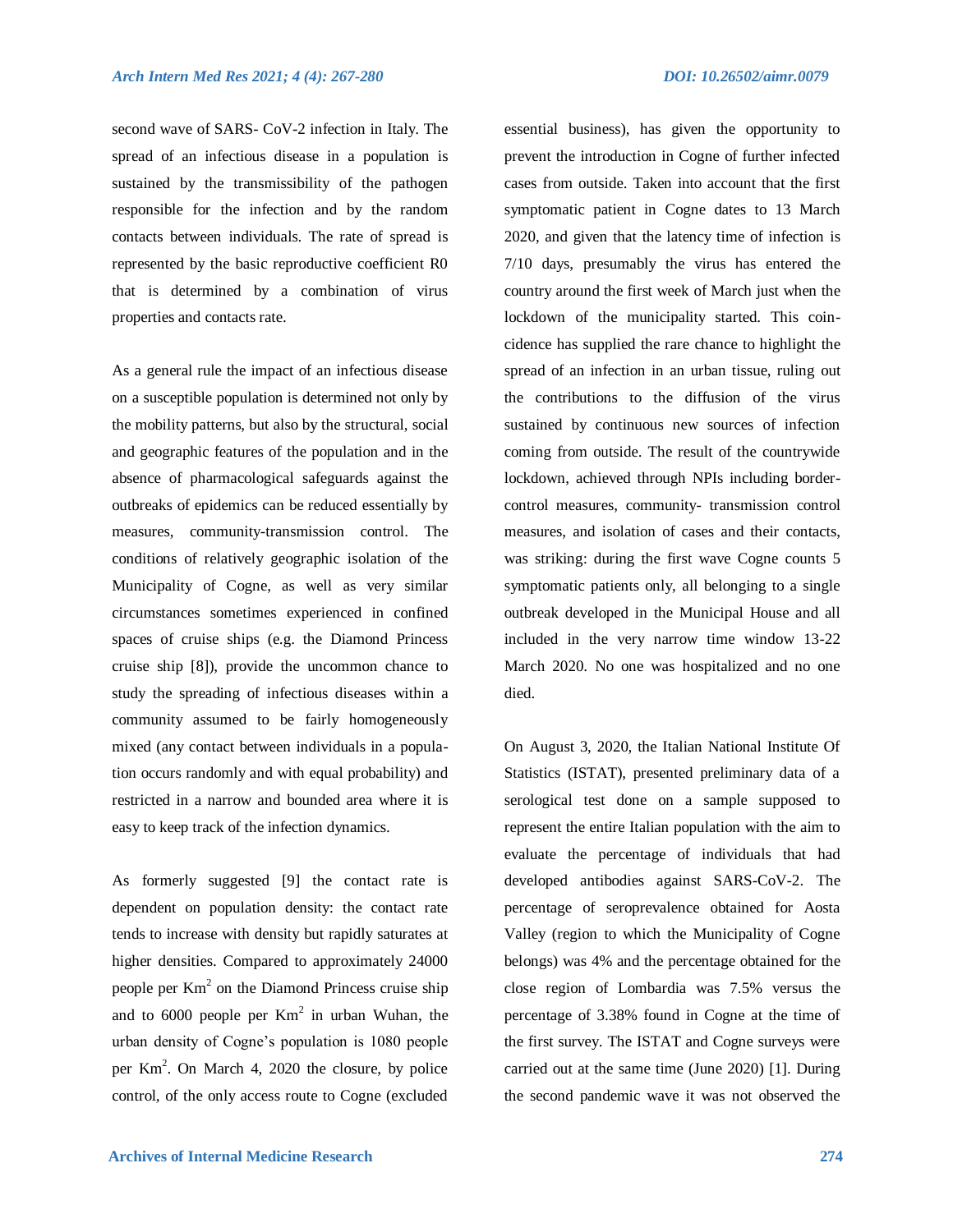same positive behavior, in fact the impact on the Cogne population was much worse. The differences between the first and second wave are the lockdown rules (much stricter during the first wave, from March 4 to May 18, 2020) and the timeliness of its enforcement (in fact the Cogne municipality advanced a national lockdown on their territory). Along the second wave the municipality followed the national Italian rules, without taking special initiative at local level. Along the second wave in the period from October 2020 up to the end of the year, around three months time, 7 deaths were counted (against zero). Between the deaths 100% were people over 80 years old, 29% showed only COVID-19 pathology without evidence of other diseases, 71% with preexisting medical conditions, especially heart disease, lung disease, diabetes or cancer and 86% lived in micro-community for elderly people (source: Cogne's Municipality Administration).

During the first wave all symptomatic people were concentrated in the age interval between 50 and 74 years old but with the second wave the eldest had to pay the highest cost to the pandemic and, as it happened in other Italian regions, the elderly shelters became a dangerous source of infection. From October 2020 up to the end of the year, 87 nasopharyngeal swabs were done, 43 resulted positive (49%), 35 symptomatic infections, against the 5 of the first wave, seven times more. Notably, nasopharyngeal swabs are tested for the presence of SARS-CoV-2 and can only detect active infection, not exposure but thanks to the cross-sectional serological survey we are confident to have clarified the infection rates of the Cogne population in the period under analysis [10]. Strategies to ease restraints on human mobility and interaction without provoking a major resurgence of transmission and mortality will depend on accurate estimates of population levels of infection and immunity. If we look at the car traffic [11] registered on the only road that connects Cogne to the bottom of the valley (the only possible motorway to Cogne) it is apparent that during the month of March 2020 an absolute minimum was registered (only around the 5% of usual seasonal traffic from Cogne and to Cogne was registered) with a small increment in April 2020 (about 10% of the seasonal traffic registered). The usual traffic conditions were reached for the summer (end of June, beginning of July, as Cogne is a touristic place). From October up to December it was not any more observed such an impressive traffic decrement (only between 10% to 20% less). In the time interval under investigation (March 4, December 15, 2020) in Italy SARS-CoV-2 sensible mutations have not yet been spotted, there are proofs of their presence from the middle of January 2021 on, therefore the two pandemic waves could be associated with the same kind of virus, included the mutation D614G in Spike protein, emerged in early 2020 and suddenly became dominant in the whole Europe, suggesting a fitness advantage of this variant. On this topic it should be emphasixìzed that the Italian epidemic started with the D614 clade on February 21, 2020, but D614-to-G614 transition rapidly occurred before March 2020 (Italy holds the first identified sample of full G614 haplotype) [12]. The mathematics of the evolution of an epidemic are interestingly similar to those of a nuclear fission chain reaction (just by replacing neutrons with virus).

According to our point of view, one of the principal lessons offered by the Chernobyl disaster, caused by an uncontrolled nuclear chain reaction, is that when a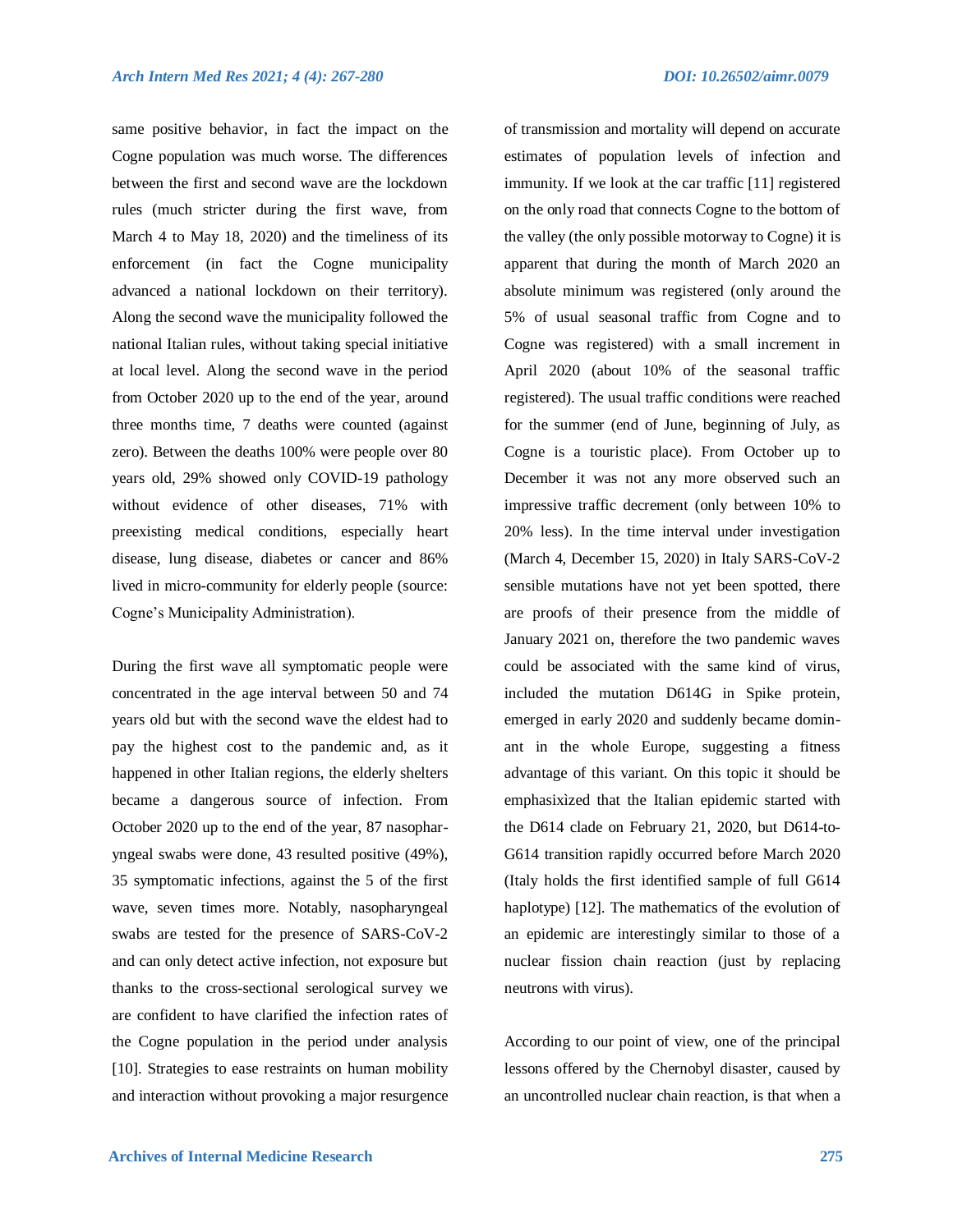SARS-CoV-2 spreading process is more complicated

nuclear reaction gets out of control it is remarkably hard and highly expensive to contain it. A pandemic is a sort of biological Chernobyl, limiting the spread of the virus is similar to try of controlling a nuclear fission chain reaction. In order to slow the nuclear reaction control rods are inserted in the reactor to absorb neutrons, social distancing policies play for the virus the same role of rods for neutrons. A fission reaction releases on average between 2 to 3 neutrons, if more than one neutron is effective in inducing fission in another nucleus the reaction grows uncontrolled. Usually the fission reaction state is represented by the parameter K, defined as the ratio of the number of fissions produced in one step of neutron generation to the number of fissions in the preceding step. If the value of K is less than 1 the reaction turns off, if K=1 the reaction is sustained and if K is greater than 1 the reaction grows uncontrolled even up to an atomic explosion. By analogy the shutdown of an epidemic is generally reachable maintaining the rate of spread coefficient R0 below the threshold value of 1. To achieve this goal measures of social distancing and personal protection are introduced in the population to slow down the virus spread. Likewise the later the control rods are inserted in the nuclear reactor the less their action is going to be successful so the efficacy of the enforcement of severe lockdown in face of an advanced pandemic is timing-of-adoption dependent.

SARS-CoV-2 is a respiratory virus, its transmission dynamics, unlike what happens with the neutron clouds for nuclear fission, still lacks of evidence. Analysis of 75,465 COVID-19 cases in China [13] has been cited as evidence that SARS-CoV-2 is primarily spread through direct person-to-person contact and respiratory droplet transmission. But the because, as other studies [14] suggest, it may also be spread through indirect routes, such as contaminated surfaces and airborne transmission. In these cases, before SARS-CoV-2 can attach a new host, it must be released to the environment. Transmission from respiratory droplets occurs when a person touches a contaminated surface or gets caught directly in the spray zone of an infected patient. The 1 meter guidelines of social distancing originated from preliminary evidence that SARS-CoV-2 is mainly spread through respiratory droplet transmission and that heavy droplets do not travel on average more than 1 meter before landing. This approach could remind the free mean neutron path of the fission reactions, but without the same highly precise measures. How the expelled droplets impact disease transmission depends on the number of droplets produced, size of the droplets and concentration of pathogenic hitchhikers on board. van Doremalen et al. [15] recently reported that SARS-CoV-2 remained viable in aerosols for 3 hours in a laboratory setting (this figure is equivalent to the mean lifetime for the neutrons in the fission reactions) but as far as we know, nothing is known about outside the lab. Recommended non- pharmacological interventions to constraint SARS-CoV-2 spread include avoiding close contact with people above all who have active symptoms, wearing a face mask and practicing good hand hygiene. It must be stressed that the spread of airborne viruses is more difficult to control than the spread of viruses through person-to-person contact alone. Therefore it is not only important to avoid crowded closed room but also do not enter highly frequented room even when it is almost empty and this case could apply to restaurants, pubs and shops, as the difference between Cogne's collected data of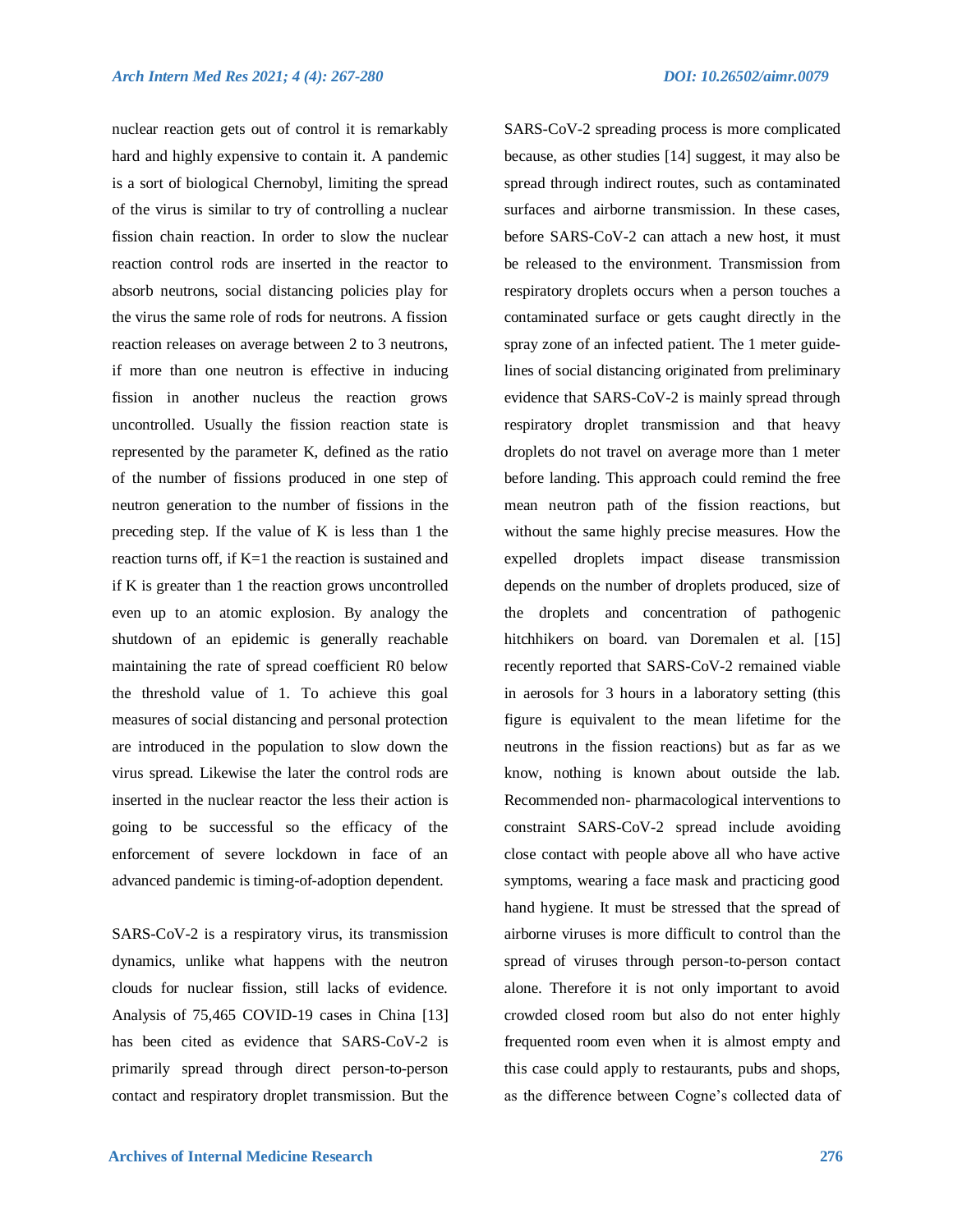the first and second wave seem to suggest according to the different rules of social distance that were applied in the two cases (in the second wave the shops and pubs were kept open with only two people indoor at the time, restaurants were open with reduced number of customers inside). The distance that airborne particles can travel and the length of time they remain suspended in the air is much greater. Therefore, measures of strong social distancing policies are much more important with airborne viruses as the data of this study may suggest. Another outcome of the present study claims that the antibodies persistence above the positive threshold at 6 months from the first assay resulted around 40% of the tested population. This result suggests that antibodies anti SARS-CoV-2 decay faster than other viruses such as measles, rubella and mumps [15] (unlike humoral immunity memory T cells persist for much more time [16]).

From present investigation only one case of secondary infection has been observed and up to now secondary infection with SARS- CoV-2 has been reported in very few cases worldwide [17-19] and it is still poorly understood [20]. In the case of COVID-19 recurrence here presented, the patient experienced two symptomatic episodes within six months of each. Unfortunately for this case it was not available the genomic sequencing of the virus. The arguments that could be adduced to explain the observed second more severe infection are merely speculative and at the root of the severe relapse of the patient analyzed we suggest the following three pathophysiological hypotheses:

a) Viral reinfection due to new prolonged contact with a SARS-CoV-2 infected member within the household. Given that the recurrence occurred in the same relatively isolated municipality, the effective possibility of a new variant of the virus at work is low (except for the D614G mutation), therefore the present hypotheses is likely attributable to the lack (e.g. by early antibodies decay) of protective immunity able to prevent relapse or attenuate symptoms due to reinfection. Anyway, at first instance it is strongly conceivable that the severity of symptoms observed in the second infection was basically due to a particular high viral load.

- b) Viral reactivation due to a suboptimal control of the first infectious episode thus enabling a later reactivation of the same virus. This hypotheses is strengthened by the fact that the patient cured the first episode of SARS- CoV-2 infection with a corticosteroid, an immunosuppressive drug, that may have determined the failure of virus eradication and subsequent reactivation [21].
- c) A dysregulated and aberrant immune response. The development of acute distress respiratory syndrome (ARDS) in the case here presented coincides, as usual, with appearance of the antibodies arising from the activation of the adaptive immune response suggesting a role of humoral immunity in the implementation of the inflammatory rebound. Antibody-Dependent Enhancement (ADE) [22] is a little known and potentially dangerous phenomenon where the binding of a virus by non neutralizing antibodies, produced by previous exposure of virus, may paradoxically worsen rather than sup-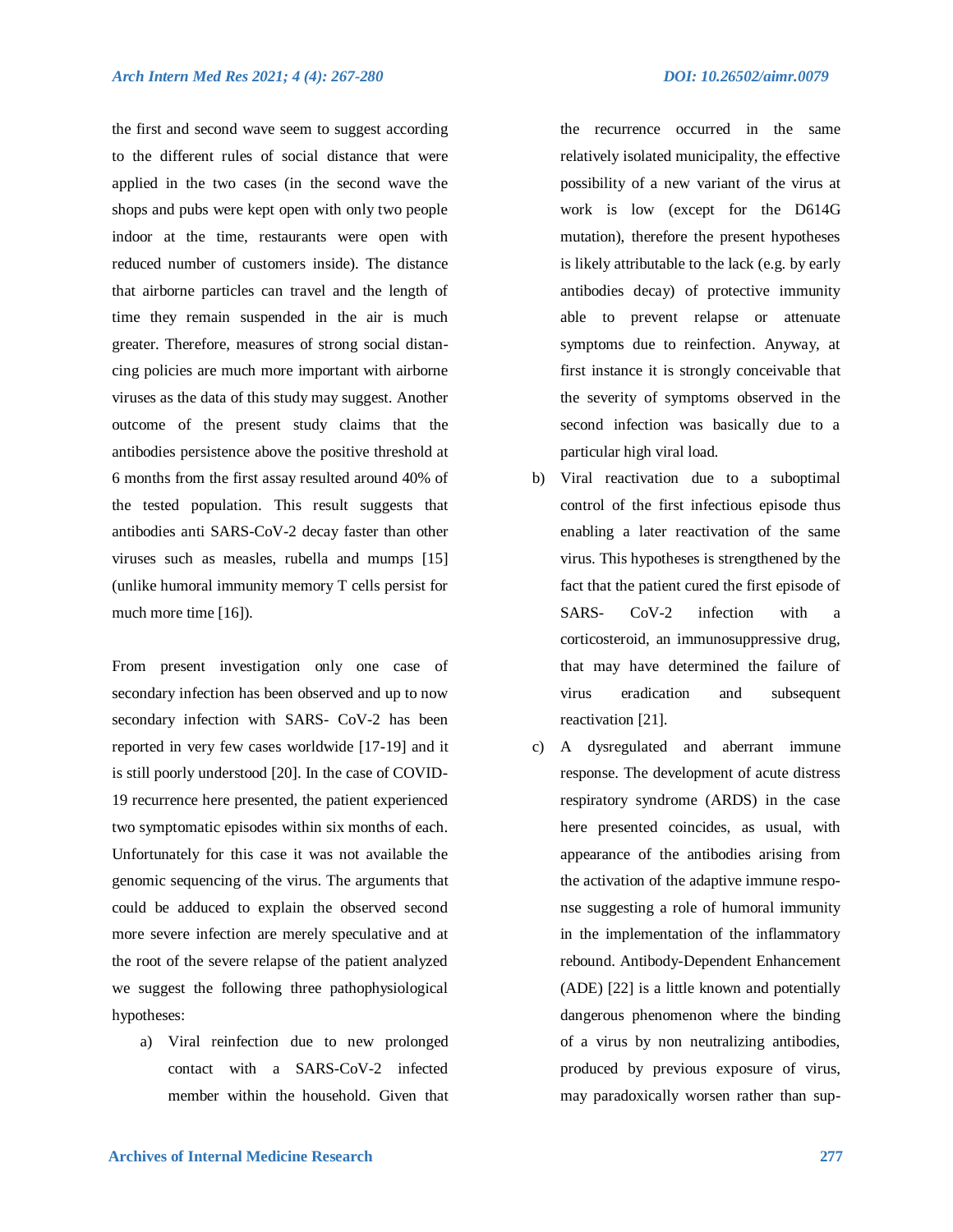press an infection by enhancing viral uptake and replication. The mechanism of ADE is experimentally well documented (e. g. in dengue reinfection [23]) and actually strongly suspected to be implicated in the enhanced disease severity in SARS-CoV-2 re-infected patients [24].

#### **5. Conclusions**

Here we summarize the conclusions deduced from the present study on the SARS-CoV-2 impact on the Municipality of Cogne. Firstly, we collect enough evidence to claim that the containment of the infection spread is possible through the stringent and, most important, early lockdown. In the framework of NPIs, the application of early and severe social distancing measures is currently and arguably the most powerful instrument to contain the pandemic spread, allowing the achievement of two urgent and important goals: the improvement of the powerful tool of contact tracing and quarantine and the consequent lightening of the load on critical care resources. As argued by several authors [25, 26] delayed lockdown approach has shown far weaker effectiveness in preserving the same population from the widespread outbreak of SARS-CoV-2. The effectiveness of severe lockdown to curb the spread of the virus, in a specific context as that in the present study, has shown strong dependence to the timing of the adoption of the restrictions. We could not exclude that the same topics stay equally valid if extended to larger scale populations as suggested by previous research [27, 28]. Secondly, our findings, in the observational period of six months, regarding the decay of humoral immunity in about 60% of the tested population, independently of the severity of symptomatology (with one case of reinfection), raise

concern about the long-term maintenance of humoral immunity against SARS-CoV-2. The identified case of a second COVID-19 infection with remarkably worse symptoms as compared with the first bout, focuses attention on the potential ability of SARS-CoV-2 to elude acquired immunity and on the contingency of rogue immune responses that could seriously damage tissues and organs. One of the key features in the achievement of herd immunity is the persistence in time of the neutralizing antibodies titer against the pathogen in the population.

Moreover, as highlighted in the present work, short term immunity along with the possibility of reinfection complicates the long-lasting vaccine efficacy. In such a challenging scenario, delayed and intermittent distancing measures could favor the waving mechanism of resurgence, in agreement with the present data and with the data of the 1918 flu pandemic [29], jeopardizing the necessity of a rapid achievement of population immunity. The present study, aimed to provide sound scientific evidence as a basis for informed policy direction and intervention to constraint the infection, has two fundamental limitations: a) it is an observational study and consequently, unlike a randomzide controlled trial, it is more difficult to infer casual relationships, b) the data concerning the decay of antibodies are based on poor statistics. However we do not beleive that these two farctors are able to undermine or subvert the conclusions reached in the present survey.

#### **Competing Interests**

Both authors have no conflict of interest to disclose.

# **Authors Contribution**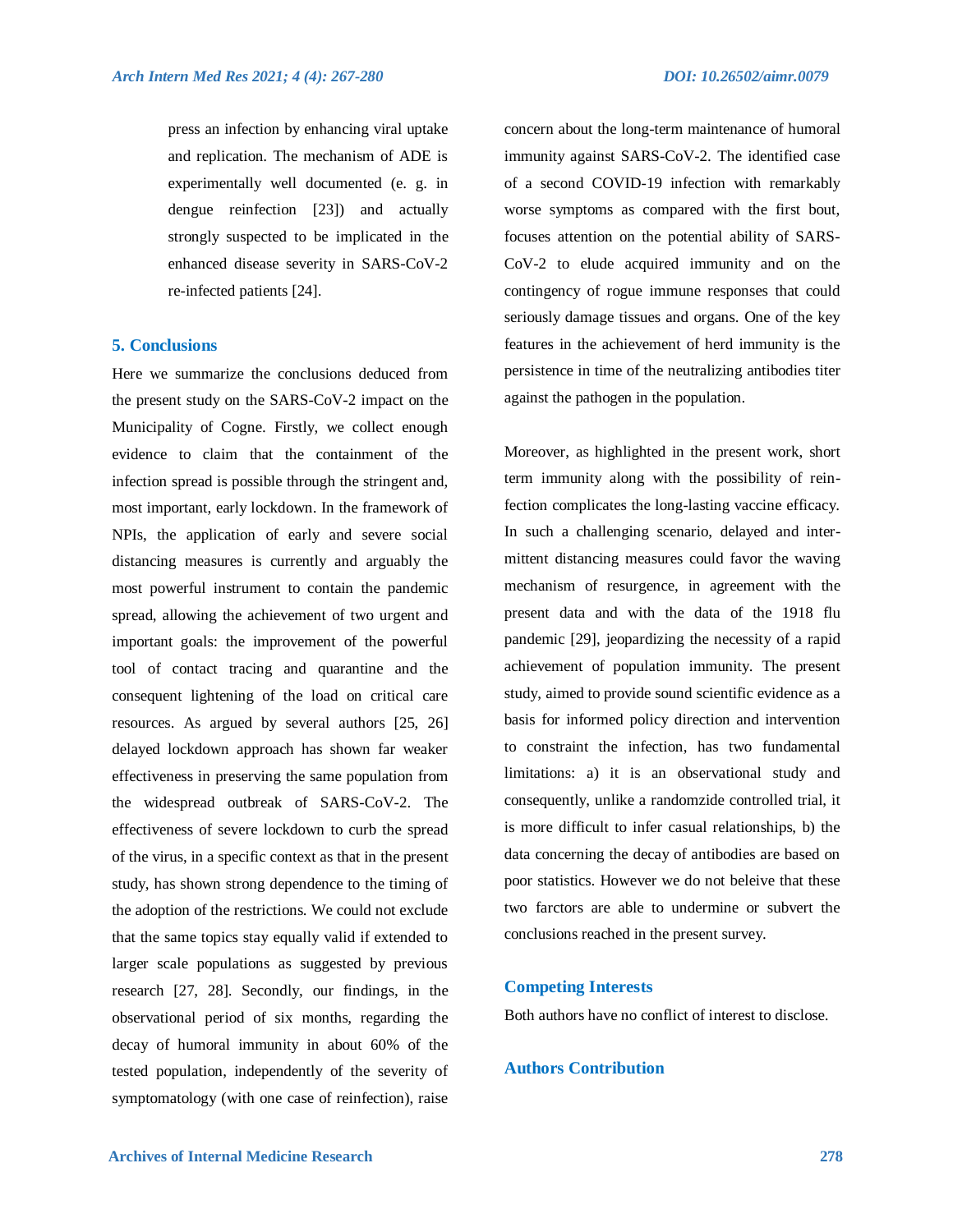Both authors conceptualized the study. F.T. designed the experiments, both authors analyzed the data, wrote the manuscript, reviewed and edited the manuscript.

# **Acknowledgments**

The authors gratefully acknowledge all the participants to the study, the mayor Franco Allera, the Municipal Council and the Municipal Executive , the administrative personnel and health-care workers who collaborated on this study and especially Maria Grazia Brunero, Rinaldo Billia, Andrea Celesia, Giuseppe Cutano, Alvaro de Rujula, Massimo Martinengo, Piergiorgio Montanera, Claudio Perratone, Piero Roullet, Antonio Sparzani, Sofia Truc and Paolo Varone.

## **References**

- 1. ISTAT, Italian National Institute of Statistics 2020, First results of the seroprevalence survey on SARS-CoV-2 (2020).
- 2. Le Messager Valdôtain (1919).
- 3. Whitman JD, Hiatt J, Mowery CT, et al. Evaluation of SARS-CoV-2 serology assays reveals a range of test performance. Nature Biotechnology 38 (2020): 1174-1183.
- 4. Zhao J, Yuan Q, Wang H, et al. Antibody responses to SARS-CoV-2 in patients of novel coronavirus disease. Clin Infect Dis 71 (2020): 2027-2034.
- 5. Weber MC, Risch M, Thiel SL, et al. Characteristics of three different Chemiluminescence Assays for testing for SARS-CoV-2 antibodies. Disease Markers (2021): 8810196.
- 6. Barra GB, Rita THS, Mesquita PG, et al. Analytical Sensitivity and Specificity of Two

RT-qPCR Protocols for SARS-CoV-2 Detection Performed in an Automated Workflow. Genes 11 (2020): 1183.

- 7. Fiorito G, Gaetano CD, Guarrera S, et al. The Italian genome reflects the history of Europe and the Mediterranean basin. Eur J Hum Genet 24 (2016): 1056-1062.
- 8. Rocklov J, Sjodin H, Wilder-Smith A. COVID-19 outbreak on the Diamond Princess cruise ship: estimating the epidemic potential and effectiveness of public health countermeasures. Journal of travel Medicine 27 (2020): 1-7.
- 9. Hu H, Nigmatulina K, Eckhoff P. The scaling of contact rates with population density for the infectious disease models. Mathematical Bioscience 244 (2013): 125-134.
- 10. Lavezzo E, Franchin E, Ciavarella C, et al. Suppression of a SARS-CoV-2 outbreak in the Italian municipality of Vo'. Nature 584 (2020): 425-429.
- 11. EnelX & HERE Technologies , City Analytics-Mappa di mobilità (2020).
- 12. Korber B, Fischer WM, Gnanakaran S, et al.,Tracking changes in SARS-CoV-2 Spike: evidence that D614G increases infectivity of COVID-19 virus. Cell (2020).
- 13. Ong SWX, Tan YK, Chia PY, et al. Air, Surface Environmental, and Personal Protective Equipment Contamination by Severe Acute Respiratory Syndrome Coronavirus 2 (SARS-CoV-2) From a Symptomatic Patient. JAMA 323 (2020): 1610-1612.
- 14. Morowska L, Tang J, Bahnfleth WP, et al. How can airborne transmission of COVID-19 indoors be minimised? Environment International 142 (2020): 105832.